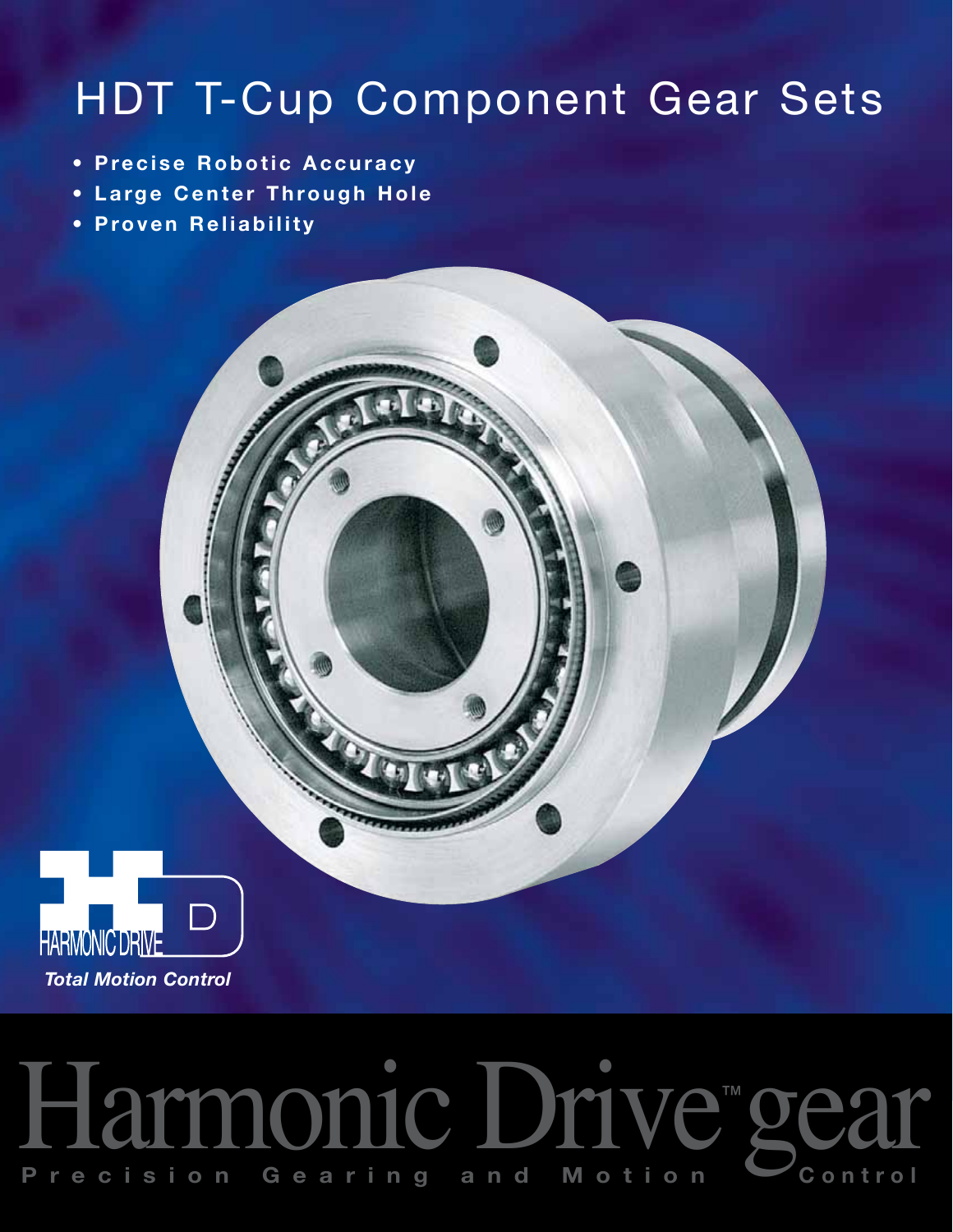

| <b>HDT</b>     | 14                 | 20                 | 25                 | 32                 | 40                     | 50                 |
|----------------|--------------------|--------------------|--------------------|--------------------|------------------------|--------------------|
| A              | $50^{+0.016}$      | $70^{+0.019}$      | $85^{+0.022}$      | $110^{+0.022}$     | $135^{+0.025}$         | $170^{+0.025}$     |
| B              | $25.5 \pm 0.2$     | $36.6 \pm 0.3$     | $47.1 \pm 0.3$     | $59.5 \pm 0.3$     | 74.6±0.3               | $88.9 \pm 0.3$     |
| C              | 8                  | 14                 | 16                 | 20                 | 25                     | 30                 |
| D              | $\overline{2}$     | 3                  | 3                  | 3                  | $\overline{4}$         | $\overline{4}$     |
| E              | $\overline{7}$     | 10.7               | 13.3<br>15.8       |                    | 20.8                   | 21.6               |
| F              | 3.3                | 4.1                | 5.1                | 6.1                | 7.9                    | 10.2               |
| G              | $20^{+0.013}_{-0}$ | $28^{+0.013}_{-0}$ | $35^{+0.016}_{-0}$ | $48^{+0.016}_{-0}$ | $60^{+0.019}_{-0}$     | $75^{+0.019}_{-0}$ |
| H              | 34                 | 50                 | 62                 | 80                 | 98                     | 122                |
| J              | $38^{+0.016}$      | $54^{+0.019}$      | $67^{+0.019}$      | $90^{+0.022}$      | $110^{+0.022}$         | $135^{+0.025}$     |
| Κ              | 3.3                | 6.1                | 7.6                | 8.9                | 11.9                   | 10.2               |
| L              | 8.3                | 10.2               | 9.5                | 12.2               | 14.6                   | 17.8               |
| M              | 0.9                | 3                  | 4.9                | 5.8                | 7.4                    | 8.7                |
| N2             | M3                 | M4                 | M <sub>5</sub>     | M <sub>6</sub>     | M8                     | M10                |
| N <sub>3</sub> | 28                 | 42                 | 52                 | 70                 | 84                     | 105                |
| P <sub>2</sub> | M2.5               | M <sub>3</sub>     | M3                 | M3                 | M4                     | M4                 |
| P <sub>3</sub> | 20                 | 30                 | 38                 | 52                 | 64                     | 80                 |
| S <sub>2</sub> | 3.5                | 3.5                | 4.5                | 5.5                | 6.6                    | 9                  |
| S <sub>3</sub> | 44                 | 60                 | 75                 | 100                | 120                    | 150                |
| T1 (Jack Tap)  | M <sub>3</sub>     | M <sub>3</sub>     | M4                 | M <sub>5</sub>     | M <sub>6</sub>         | M8                 |
| T <sub>2</sub> | 3.5                | 3.5                | 4.5                | 5.5                | 6.6                    | 9                  |
| T <sub>3</sub> | $\overline{4}$     | 9.1                | 9.5                | 12                 | 15.8                   | 17                 |
| W              | 35.5               | 53.6               | 66.1               | 82.5               | 103.6                  | 122.9              |
| Z              | $14^{+0.011}_{-0}$ | $22^{+0.013}_{-0}$ | $30^{+0.013}$      | 44 +0.016          | $54^{+0.019}_{-0.019}$ | $70^{+0.019}$      |
| aa             | 0.02               | 0.022              | 0.022              | 0.025              | 0.033                  | 0.033              |
| bb             | 0.028              | 0.028              | 0.036              | 0.044              | 0.05                   | 0.06               |
| $_{\rm CC}$    | 0.011              | 0.031              | 0.033              | 0.035              | 0.045                  | 0.047              |

All dimensions and tolerances are shown with the gear set in its assembled and mounted condition.

Maintain the recommended concentricity and perpendicularity tolerances for optimum performance.

Refer to page 2 for the necessary mounting requirements.

Dimensions are for reference only and may be subject to revisions.

Contact factory for installation drawing if required.

Visit us at harmonicdrive.net for more technical information.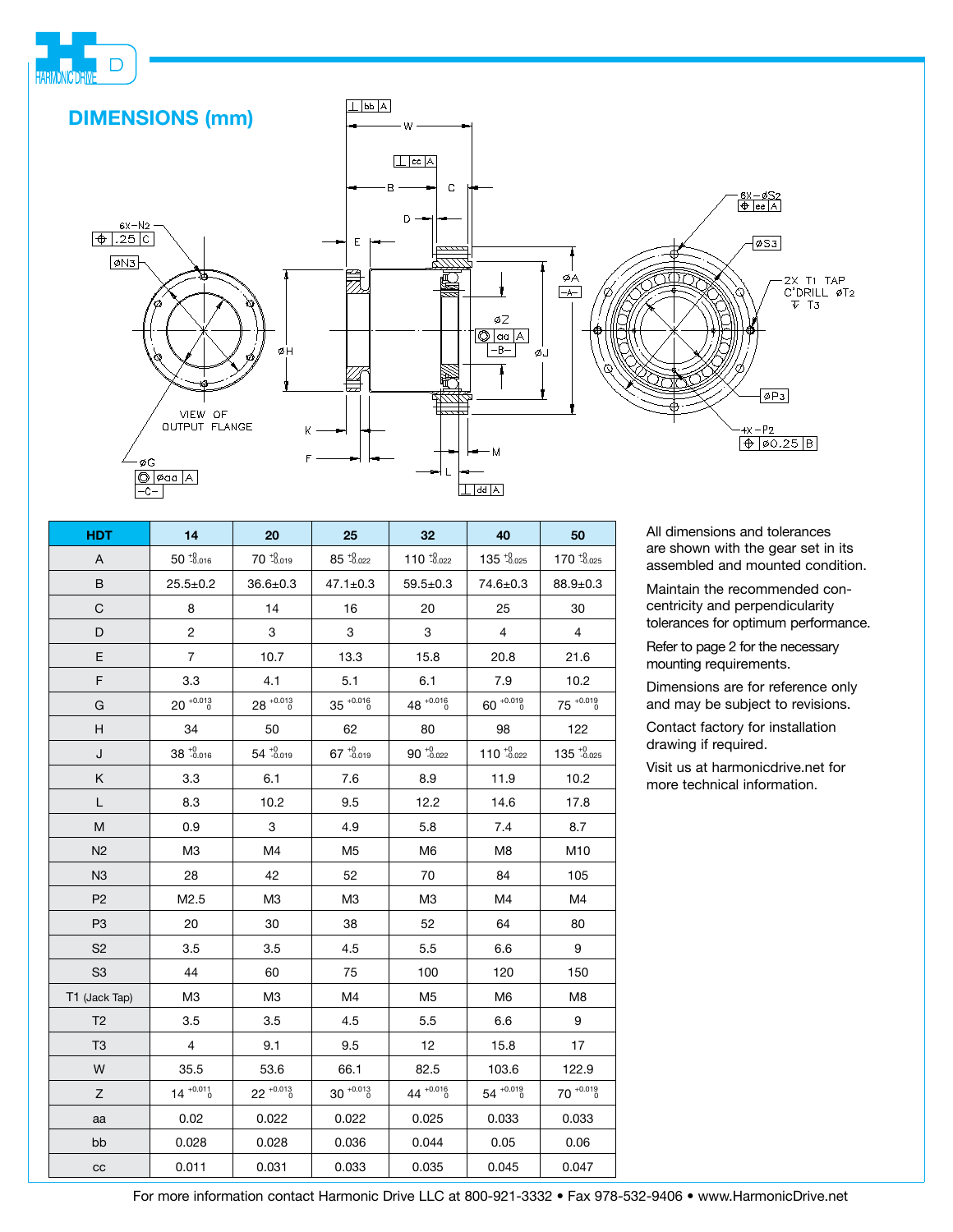

# **RATINGS TABLE**

| <b>HDT</b><br><b>Size</b> | Standard<br>Ratio* | <b>RATED OUTPUT TORQUE</b> |                              |                          |           |       |                              | <b>Maximum</b><br><b>Repetitive</b><br><b>Output</b> |           | <b>Maximum</b><br><b>Momentary</b><br><b>Output</b> |                            | <b>Static</b><br><b>Torque</b><br>Limit |           | No-Load<br>starting       |
|---------------------------|--------------------|----------------------------|------------------------------|--------------------------|-----------|-------|------------------------------|------------------------------------------------------|-----------|-----------------------------------------------------|----------------------------|-----------------------------------------|-----------|---------------------------|
|                           |                    | Ib in                      | <b>3500 RPM</b><br><b>Nm</b> | <b>1750 RPM</b><br>Ib in | <b>Nm</b> | Ib in | <b>1000 RPM</b><br><b>Nm</b> | <b>Torque</b><br>Ib in                               | <b>Nm</b> | Ib in                                               | <b>Torque</b><br><b>Nm</b> | Ib in                                   | <b>Nm</b> | torque<br>oz in.<br>(Ncm) |
| 14                        | 50                 | 81                         | 9.2                          | 102                      | 11.5      | 119   | 13.9                         | 119                                                  | 13.4      | 140                                                 | 15.8                       | 202                                     | 22.8      |                           |
|                           | 72                 | 81                         | 9.2                          | 102                      | 11.5      | 119   | 13.9                         | 119                                                  | 13.4      | 200                                                 | 22.6                       | 202                                     | 22.8      | 1.0                       |
|                           | 80                 | 81                         | 9.2                          | 102                      | 11.5      | 123   | 13.9                         | 140                                                  | 15.8      | 200                                                 | 22.6                       | 238                                     | 26.9      | (0.7)                     |
|                           | 100                | 81                         | 9.2                          | 102                      | 11.5      | 123   | 13.9                         | 180                                                  | 20.3      | 200                                                 | 22.6                       | 306                                     | 34.6      |                           |
|                           | 50                 | 278                        | 31.4                         | 350                      | 40.0      | 422   | 47.7                         | 470                                                  | 53        | 1120                                                | $\overline{127}$           | 1280                                    | 145       | 2.5<br>(1.8)              |
|                           | 60                 | 281                        | 31.8                         | 355                      | 40.1      | 428   | 48.4                         | 470                                                  | 53        | 1120                                                | 127                        | 1280                                    | 145       |                           |
| 20                        | 80                 | 281                        | 31.8                         | 355                      | 40.1      | 428   | 48.4                         | 470                                                  | 53        | 1260                                                | 142                        | 1240                                    | 140       |                           |
|                           | 100                | 297                        | 33.6                         | 375                      | 42.4      | 452   | 51                           | 690                                                  | 78        | 1260                                                | 142                        | 1620                                    | 183       |                           |
|                           | 160                | 297                        | 33.6                         | 375                      | 42.4      | 452   | 51                           | 1120                                                 | 127       | 1120                                                | 127                        | 2480                                    | 280       |                           |
| 25                        | 50                 | 476                        | 54                           | 600                      | 68.0      | 723   | $\overline{82}$              | 830                                                  | 94        | 1580                                                | 179                        | 2570                                    | 290       |                           |
|                           | 60                 | 492                        | 56                           | 620                      | 70.0      | 747   | 84                           | 830                                                  | 94        | 1580                                                | 179                        | 2570                                    | 290       |                           |
|                           | 80                 | 492                        | 56                           | 620                      | 70.0      | 747   | 84                           | 830                                                  | 94        | 2050                                                | 232                        | 2310                                    | 261       | 5.0<br>(3.5)              |
|                           | 100                | 492                        | 56                           | 620                      | 70.0      | 747   | 84                           | 1240                                                 | 140       | 2050                                                | 232                        | 3050                                    | 345       |                           |
|                           | 160                | 492                        | 56                           | 620                      | 70.0      | 747   | 84                           | 1700                                                 | 192       | 1900                                                | 215                        | 4650                                    | 525       |                           |
|                           | 200                | 492                        | 56                           | 620                      | 70.0      | 747   | 84                           | 1580                                                 | 178       | 1580                                                | 178                        | 5320                                    | 601       |                           |
|                           | 50                 | 952                        | 108                          | 1200                     | 136       | 1446  | 164                          | 1830                                                 | 207       | 4000                                                | 452                        | 4920                                    | 556       | 11.0<br>(7.8)             |
|                           | 60                 | 989                        | 111                          | 1245                     | 140       | 1500  | 169                          | 1830                                                 | 207       | 4000                                                | 452                        | 4920                                    | 556       |                           |
| 32                        | 80                 | 989                        | 111                          | 1245                     | 140       | 1500  | 169                          | 1830                                                 | 207       | 5000                                                | 565                        | 4520                                    | 556       |                           |
|                           | 100                | 989                        | 111                          | 1245                     | 140       | 1500  | 169                          | 2640                                                 | 298       | 5000                                                | 565                        | 5800                                    | 655       |                           |
|                           | 160                | 989                        | 111                          | 1245                     | 140       | 1500  | 169                          | 4700                                                 | 531       | 4700                                                | 531                        | 9190                                    | 1038      |                           |
|                           | 200                | 989                        | 111                          | 1245                     | 140       | 1500  | 169                          | 4000                                                 | 452       | 4000                                                | 452                        | 10610                                   | 1199      |                           |
|                           | 50                 | 1587                       | 179                          | 2000                     | 226       | 2410  | 272                          | 2760                                                 | 312       | 6600                                                | 746                        | 7330                                    | 828       | 20.0<br>(14.1)            |
|                           | 60                 | 1646                       | 186                          | 2075                     | 234       | 2500  | 282                          | 2760                                                 | 312       | 6600                                                | 746                        | 7330                                    | 828       |                           |
| 40                        | 80                 | 1646                       | 186                          | 2075                     | 234       | 2500  | 282                          | 2760                                                 | 312       | 9000                                                | 1017                       | 6980                                    | 789       |                           |
|                           | 100                | 2071                       | 234                          | 2610                     | 295       | 3145  | 355                          | 4070                                                 | 460       | 9000                                                | 1017                       | 9450                                    | 1068      |                           |
|                           | 160                | 2071                       | 234                          | 2610                     | 295       | 3145  | 355                          | 7200                                                 | 813       | 7200                                                | 813                        | 14640                                   | 1654      |                           |
|                           | 200                | 2071                       | 234                          | 2610                     | 295       | 3145  | 355                          | 6600                                                 | 746       | 6600                                                | 746                        | 17010                                   | 1922      |                           |
| 50                        | 50                 | 3016                       | 341                          | 3800                     | 430       | 4579  | 577                          | 5110                                                 | 577       | 15500                                               | 1751                       | 13910                                   | 1571      |                           |
|                           | 60                 | 3087                       | 349                          | 3890                     | 440       | 4687  | 529                          | 5110                                                 | 577       | 15500                                               | 1751                       | 13910                                   | 1571      |                           |
|                           | 80                 | 3087                       | 349                          | 3890                     | 440       | 4687  | 529                          | 5110                                                 | 577       | 19000                                               | 2147                       | 13060                                   | 1475      | 40.0                      |
|                           | 100                | 3857                       | 436                          | 4860                     | 549       | 5857  | 661                          | 6500                                                 | 734       | 19000                                               | 2147                       | 16860                                   | 1904      | (28.3)                    |
|                           | 160                | 3857                       | 436                          | 4860                     | 549       | 5857  | 661                          | 13100                                                | 1480      | 17000                                               | 1921                       | 26830                                   | 3031      |                           |
|                           | 200                | 3857                       | 436                          | 4860                     | 549       | 5857  | 661                          | 15500                                                | 1751      | 15500                                               | 1751                       | 31190                                   | 3524      |                           |

\* Unlisted ratios above 50:1 may be available. Consult our Engineering Department for availability

# **RATINGS AND OPERATING LIFE**

The operating life expectancy of HDT Gear Sets is based on the rating of the ball bearings used for the input wave generator when run continuously at rated torque.

If gear sets are properly mounted and lubricated, gear tooth life will be well in excess of bearing life, provided maximum torque and speed limits are not exceeded. Flexspline life is infinite provided concentricity requirements are maintained. Ratings listed are for an L10 life of 3,000 hours. Median life, however, is 5 times this number.

Torque ratings for speeds other than those shown can be calculated by the following equations:

Rating @ N RPM= $\frac{[1750]}{N}$ <sup>1</sup>/3 x [listed rating @ 1750 RPM]

# **PREDICTED LIFE**

L<sub>10=</sub>(1750) [listed rating @ 1750 RPM]<sup>3</sup> x 3000 hours  $\sqrt{N}$  T

Where  $T =$  mean torque and  $N =$  mean speed

# **MAXIMUM OUTPUT TORQUE**

This is the maximum allowable torque that should be developed with dynamic torque at the input.

#### **STATIC TORQUE LIMIT**

This is the maximum allowable torque that should be applied to output when the input is locked. A typical example is the torque applied to the output during a work or machining operation when the gear is stationary.

#### **MAXIMUM MOMENTARY OUTPUT TORQUE**

Occasional momentary overload torques caused by collisions or emergency stops etc. should not exceed this value.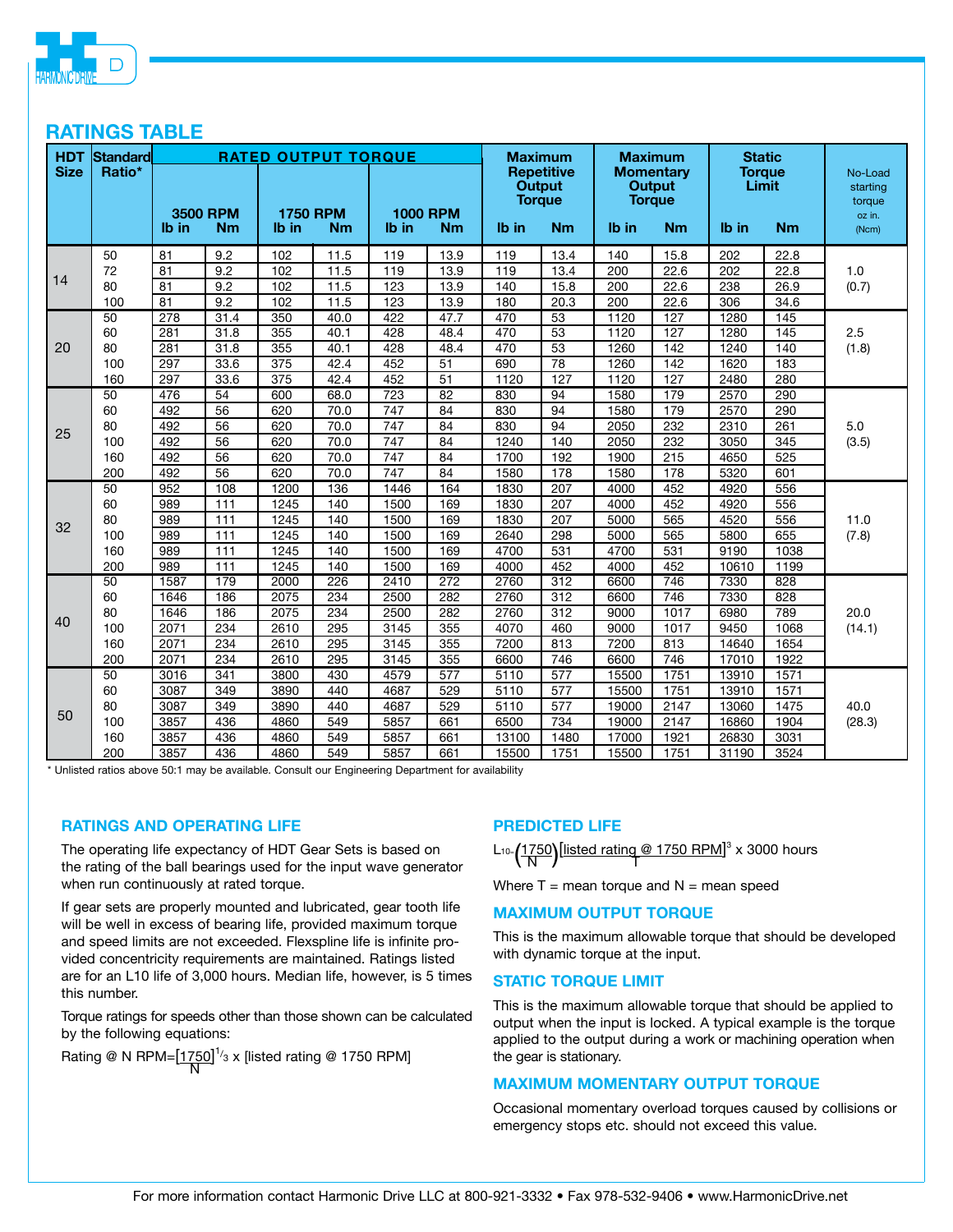

# **FEATURES**

- **Zero backlash**
- **Precise positional accuracy**
- **Large center through hole**

# **APPLICATION EXAMPLE**



**• High ratio • High torque**

**• ±5 arc second repeatability** 

# **ASSEMBLY GUIDE LINES**

To achieve proper performance from HDT gear sets, certain mounting and alignment requirements are necessary. Excessive deflection or improper alignment will affect the smoothness of motion and may cause premature failure.

# **CIRCULAR SPLINE**

The circular spline must be located either on its outside diameter or on one of the two pilot diameters provided. Vibration can occur if the housing interface is allowed to distort the circular spline from roundness. Two jack screw holes are provided to facilitate removal.

#### **FLEXSPLINE**

Under all load conditions, the flexspline must be rigidly supported in a position concentric and perpendicular to the circular spline datums as shown on the installation drawing. Overhung loads from an external source require a suitable two bearing support or a single four point contact or cross roller bearing.

# **WAVE GENERATOR BEARING**

The wave generator is not designed to support a shaft. Bearing support must be provided to maintain the require position relative to the circular spline datums. Axial restraint must be provided in both directions.

# **LUBRICATION**

The gear functions equally well in any mounting position provided it is adequately lubricated. Areas requiring lubrication are the circular spline and flexspline teeth, the wave generator bearing and the bore of the flexspline in the area of the wave generator contact.

Maximum input speed for each size is as follows:

| <b>HDT Size</b> | <b>MAX INPUT SPEED (rpm)</b> |        |  |  |  |  |  |
|-----------------|------------------------------|--------|--|--|--|--|--|
|                 | oil                          | grease |  |  |  |  |  |
| 14              | 12000                        | 6000   |  |  |  |  |  |
| 20              | 11000                        | 5600   |  |  |  |  |  |
| 25              | 9000                         | 4500   |  |  |  |  |  |
| 32              | 7000                         | 3500   |  |  |  |  |  |
| 40              | 5600                         | 2800   |  |  |  |  |  |
| 50              | 4500                         | 2250   |  |  |  |  |  |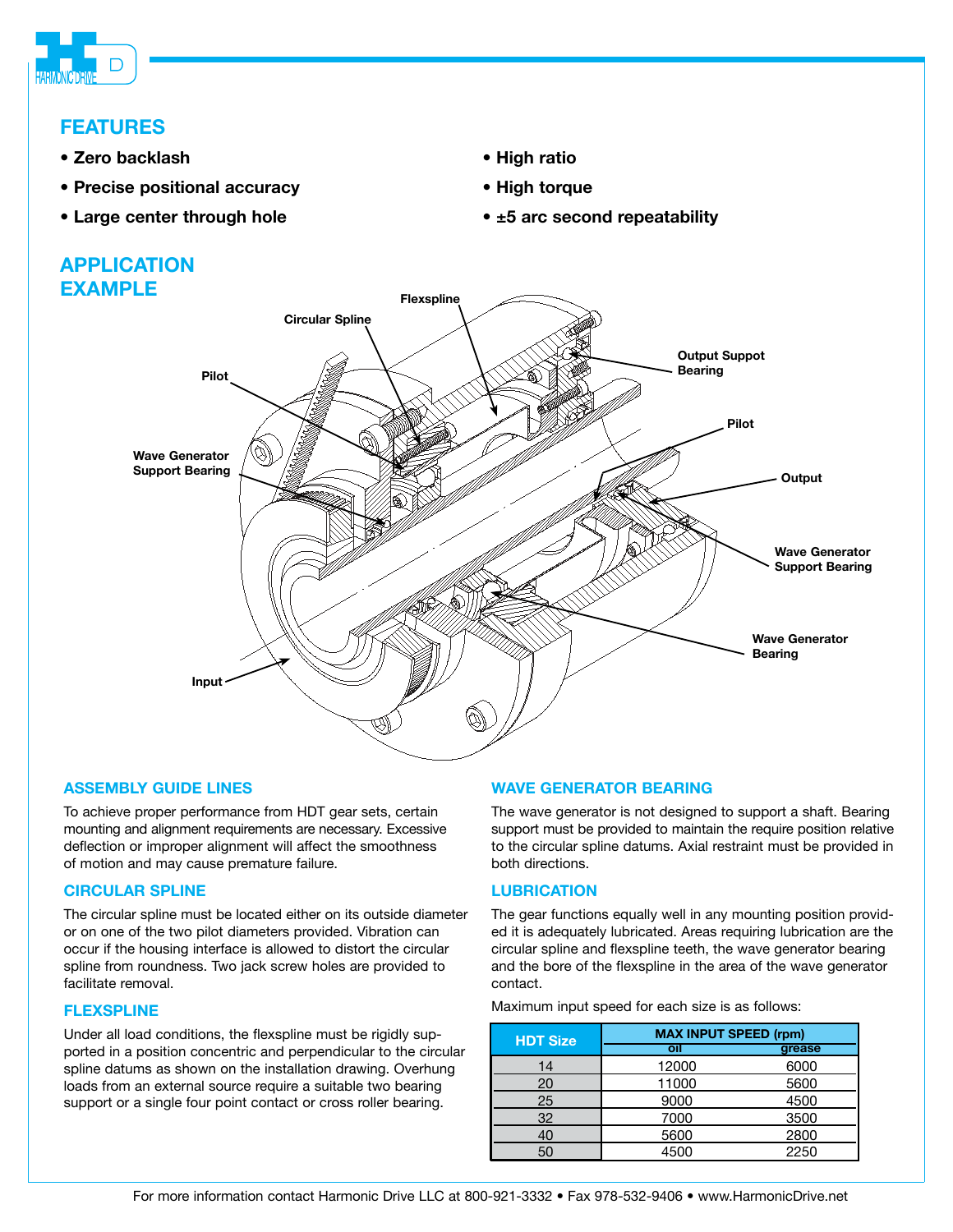

# **EFFICIENCY**

The efficiency of HDT Gear Sets varies with speed, ratio, lubrication, and temperature. The following graphs show the approximate measured values of efficiency against percentage of rated torque. These values can be adjusted by a temperature factor; however, extremes of temperature or excessively low loading should be referred to our Engineering Department.

60:1

2001 160:1 100:1

200:1 160:1 100:1